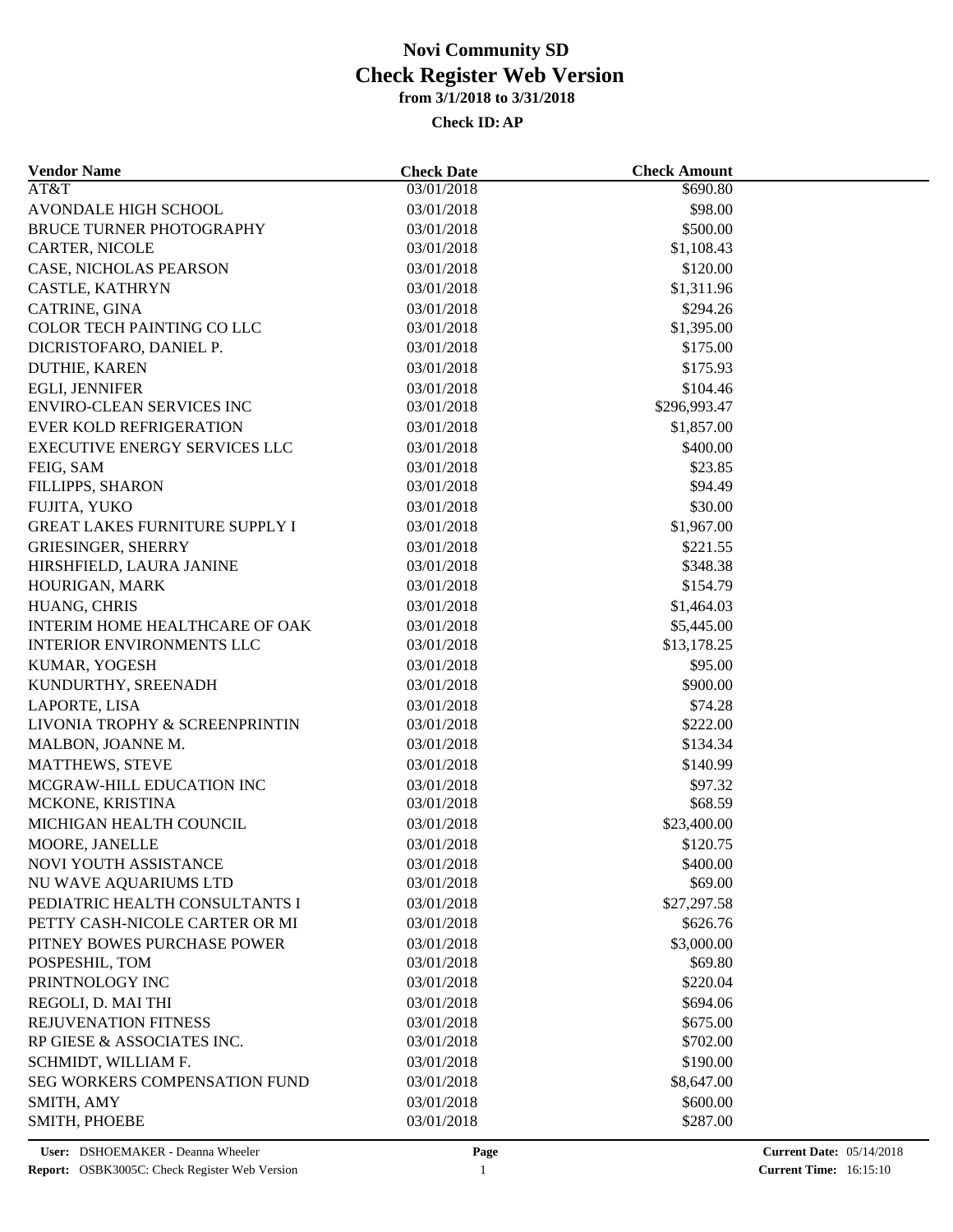| <b>Vendor Name</b>                        | <b>Check Date</b> | <b>Check Amount</b>  |  |
|-------------------------------------------|-------------------|----------------------|--|
| <b>STATE OF MICHIGAN</b>                  | 03/01/2018        | $\overline{$}500.00$ |  |
| THE ARGUS-PRESS COMPANY                   | 03/01/2018        | \$600.00             |  |
| THRUN LAW FIRM P.C.                       | 03/01/2018        | \$4,074.12           |  |
| <b>TW SHIRTS</b>                          | 03/01/2018        | \$301.00             |  |
| <b>WAGEWORKS INC</b>                      | 03/01/2018        | \$898.88             |  |
| WALLED LAKE CONSOLIDATED SCHOO            | 03/01/2018        | \$69,917.75          |  |
| WELLOCK, TRISHA                           | 03/01/2018        | \$15.88              |  |
| WILKINS, ALYSSA                           | 03/01/2018        | \$150.00             |  |
| WU, JAMES                                 | 03/01/2018        | \$11.05              |  |
| YAMADA, MAYA                              | 03/01/2018        | \$387.00             |  |
| A PARTS WAREHOUSE                         | 03/08/2018        | \$772.16             |  |
| <b>ABC MANAGEMENT</b>                     | 03/08/2018        | \$414.00             |  |
| ADER, KATHLEEN                            | 03/08/2018        | \$69.24              |  |
| ALLEGRA MARKETING PRINT MAIL -            | 03/08/2018        | \$348.32             |  |
| <b>ARTWORKS BY RED</b>                    | 03/08/2018        | \$990.00             |  |
| AT&T                                      | 03/08/2018        | \$1,185.70           |  |
| BAY CITY WESTERN HIGH SCHOOL              | 03/08/2018        | \$240.00             |  |
| <b>BRAEUNER, JULIA</b>                    | 03/08/2018        | \$84.40              |  |
| <b>BROOKES BUNCH</b>                      | 03/08/2018        | \$127.50             |  |
| <b>BRUCE TURNER PHOTOGRAPHY</b>           | 03/08/2018        | \$500.00             |  |
| <b>BURMA CENTER</b>                       | 03/08/2018        | \$315.56             |  |
| CADENA, LYDIA                             | 03/08/2018        | \$127.71             |  |
| CARLSON, SYDNEY                           | 03/08/2018        | \$48.16              |  |
| CHELSEA SCHOOL DISTRICT                   | 03/08/2018        | \$686.00             |  |
| <b>CINTAS CORPORATION #31</b>             | 03/08/2018        | \$128.76             |  |
|                                           |                   |                      |  |
| CIOLLI, LISA                              | 03/08/2018        | \$141.75             |  |
| <b>CONSUMERS ENERGY</b>                   | 03/08/2018        | \$656.44             |  |
| <b>CUMMINS BRIDGEWAY LLC</b>              | 03/08/2018        | \$1,541.71           |  |
| DEAF COMMUNITY ADVOCACY NETWOR            | 03/08/2018        | \$99.00              |  |
| DINKELMANN, JEFFREY                       | 03/08/2018        | \$180.96             |  |
| DIRECT ENERGY BUSINESS INC                | 03/08/2018        | \$57,863.89          |  |
| DOREDLA, JEREMY                           | 03/08/2018        | \$24.80              |  |
| DTE ENERGY                                | 03/08/2018        | \$17,016.86          |  |
| <b>DTE ENERGY</b>                         | 03/08/2018        | \$14,100.43          |  |
| <b>EA GRAPHICS</b>                        | 03/08/2018        | \$2,925.00           |  |
| EDF ENERGY SERVICES LLC                   | 03/08/2018        | \$32,051.29          |  |
| ERICKSON, ALYSSA                          | 03/08/2018        | \$101.33             |  |
| FOUNDATIONS OF CREATIVE VISION            | 03/08/2018        | \$2,109.00           |  |
| <b>GRAY, KAITLIN</b>                      | 03/08/2018        | \$172.88             |  |
| <b>GREENE, NEIL</b>                       | 03/08/2018        | \$20.82              |  |
| HALBOTH, ERIK                             | 03/08/2018        | \$116.40             |  |
| HANUS, CHRIS                              | 03/08/2018        | \$12.00              |  |
| <b>HARRINGTON, SUE</b>                    | 03/08/2018        | \$89.50              |  |
| HAYNES-HANKERSON, PATRICIA                | 03/08/2018        | \$266.84             |  |
| HEPP, AMY                                 | 03/08/2018        | \$25.55              |  |
| HTWE, KHIN                                | 03/08/2018        | \$664.00             |  |
| <b>INTEGRITY TESTING &amp; SAFETY ADM</b> | 03/08/2018        | \$150.00             |  |
| INTERIM HOME HEALTHCARE OF OAK            | 03/08/2018        | \$701.25             |  |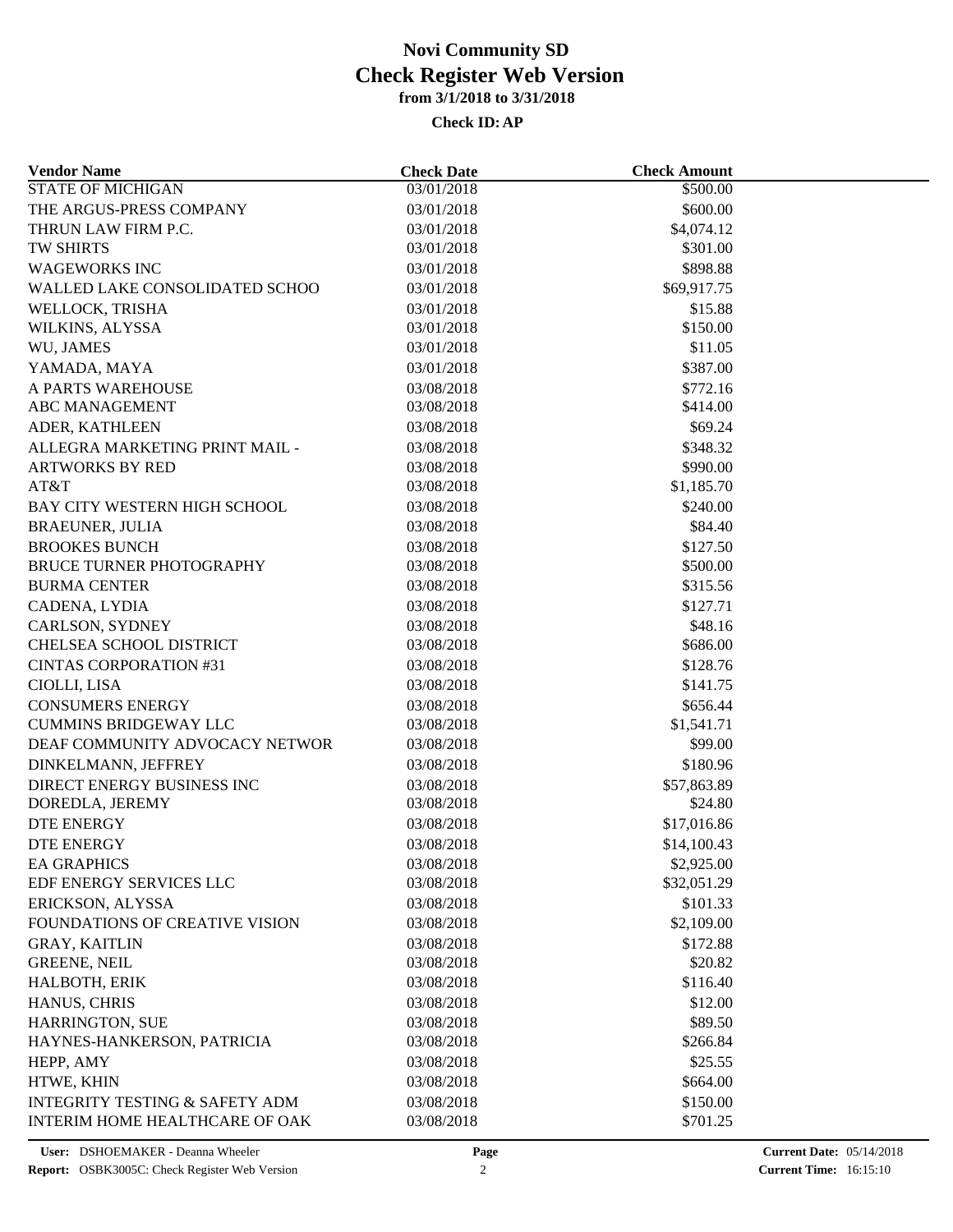| <b>Vendor Name</b>               | <b>Check Date</b> | <b>Check Amount</b>    |  |
|----------------------------------|-------------------|------------------------|--|
| <b>JACKSON TRUCK SERVICE INC</b> | 03/08/2018        | \$762.36               |  |
| LIVE SAFE ACADEMY                | 03/08/2018        | \$288.00               |  |
| <b>M-2 AUTO PARTS INC</b>        | 03/08/2018        | \$75.85                |  |
| MALOTT, DONNA                    | 03/08/2018        | \$79.47                |  |
| <b>MARSHALL MUSIC</b>            | 03/08/2018        | \$842.44               |  |
| MASTERSON, KIMBERLY              | 03/08/2018        | \$175.00               |  |
| MATHESON TRI-GAS INC             | 03/08/2018        | \$628.61               |  |
| MCCARTHY & SMITH INC             | 03/08/2018        | \$260,764.84           |  |
| MCCRACKEN, JOHN                  | 03/08/2018        | \$135.00               |  |
| MCKAIG, HEATHER                  | 03/08/2018        | \$2,635.35             |  |
| MICHENER, DATARA D.              | 03/08/2018        | \$231.00               |  |
| MICHIGAN ASSOC SECONDARY SCHOO   | 03/08/2018        | \$210.00               |  |
| MICHIGAN INTERSCHOLASTIC FOREN   | 03/08/2018        | \$160.00               |  |
| MICHIGAN SPEECH COACHES INC      | 03/08/2018        | \$1,089.00             |  |
| MILFORD HIGH SCHOOL              | 03/08/2018        | \$200.00               |  |
| MINNICK, JILL                    | 03/08/2018        | \$129.96               |  |
| NIZOL, LAUREN                    | 03/08/2018        | \$46.31                |  |
| NUSSBAUM, TRACIE                 | 03/08/2018        | \$48.19                |  |
| OAKLAND COMMUNITY COLLEGE        | 03/08/2018        | \$2,561.17             |  |
| OKAPI EDUCATIONAL PUBLISHING I   | 03/08/2018        | \$244.20               |  |
| <b>OZARK DELIGHT</b>             | 03/08/2018        | \$207.14               |  |
| PEBBLES, SOPHIE                  | 03/08/2018        | \$60.00                |  |
| PLANTE & MORAN CRESA LLC         | 03/08/2018        |                        |  |
| PLYMOUTH CANTON COMMUNITY SCHO   | 03/08/2018        | \$10,791.81<br>\$75.00 |  |
| POHLONSKI, EMILY                 | 03/08/2018        | \$1,276.95             |  |
|                                  |                   |                        |  |
| PROVIDENCE OCCUPATIONAL HEALTH   | 03/08/2018        | \$127.00               |  |
| <b>RELIABLE DELIVERY</b>         | 03/08/2018        | \$1,593.75             |  |
| SAFEWAY SHREDDING LLC            | 03/08/2018        | \$100.00               |  |
| SAINT JOSEPH MERCY HEALTH SYST   | 03/08/2018        | \$250.00               |  |
| <b>SAMUELS, EMILY</b>            | 03/08/2018        | \$816.81               |  |
| <b>SBSI SOFTWARE INC</b>         | 03/08/2018        | \$1,067.80             |  |
| SIMPLEXGRINNELL                  | 03/08/2018        | \$2,512.71             |  |
| <b>SME</b>                       | 03/08/2018        | \$23,535.39            |  |
| SPARLING, CHRISTINE              | 03/08/2018        | \$500.00               |  |
| <b>STEPS TO LITERACY</b>         | 03/08/2018        | \$194.63               |  |
| SURE RIDE TRANSPORATION LLC      | 03/08/2018        | \$3,420.00             |  |
| TAYLOR, DANNY                    | 03/08/2018        | \$40.00                |  |
| THOMAS, DEBORAH                  | 03/08/2018        | \$40.00                |  |
| TMP ARCHITECTURE INC             | 03/08/2018        | \$22,454.15            |  |
| TREDROC TIRE SERVICES LLC        | 03/08/2018        | \$294.29               |  |
| TW SHIRTS                        | 03/08/2018        | \$1,046.00             |  |
| TWOMEY, ERIN                     | 03/08/2018        | \$122.30               |  |
| UNITY SCHOOL BUS PARTS INC       | 03/08/2018        | \$254.19               |  |
| US FOODS INC                     | 03/08/2018        | \$308.56               |  |
| VANMENSEL, KAYLA                 | 03/08/2018        | \$47.56                |  |
| VANMENSEL, MELINDA               | 03/08/2018        | \$64.45                |  |
| <b>WAECHTER, HOLLY</b>           | 03/08/2018        | \$1,152.00             |  |
| WALLED LAKE CONSOLIDATED SCHOO   | 03/08/2018        | \$161.00               |  |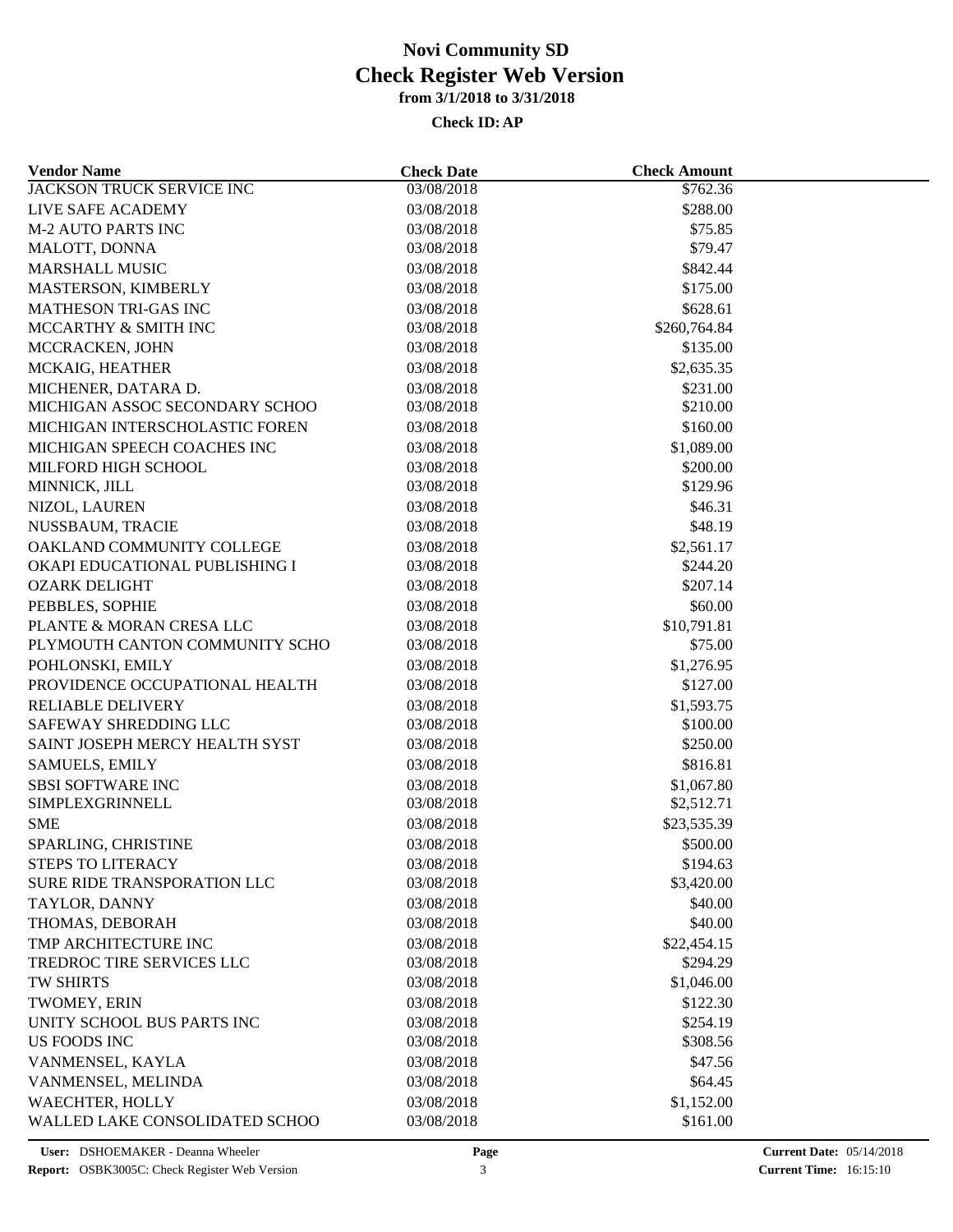| <b>Vendor Name</b>                              | <b>Check Date</b>        | <b>Check Amount</b>  |  |
|-------------------------------------------------|--------------------------|----------------------|--|
| <b>WESLEY, JANICE</b>                           | 03/08/2018               | 382.20               |  |
| <b>CHAPTER 13 TRUSTEE</b>                       | 03/09/2018               | \$50.00              |  |
| <b>MISDU</b>                                    | 03/09/2018               | \$2,067.53           |  |
| PENNSYLVANIA HIGHER ED ASSISTA                  | 03/09/2018               | \$105.36             |  |
| PHOENIX FINANCIAL SERVICES LLC                  | 03/09/2018               | \$14.07              |  |
| ROBERT W. WARNER (P48843)                       | 03/09/2018               | \$157.85             |  |
| SOUKAR, HASSAN                                  | 03/09/2018               | \$5.64               |  |
| CAMPOS, MICHELLE                                | 03/13/2018               | \$24.01              |  |
| <b>CHARTWELLS DINING SERVICES</b>               | 03/13/2018               | \$160,206.06         |  |
| <b>CINTAS CORPORATION #31</b>                   | 03/13/2018               | \$257.52             |  |
| <b>CONSUMERS ENERGY</b>                         | 03/13/2018               | \$13,689.41          |  |
| <b>CUMMINS BRIDGEWAY LLC</b>                    | 03/13/2018               | \$323.80             |  |
| DONOVAN, KATHRYN                                | 03/13/2018               | \$51.78              |  |
| <b>DTE ENERGY</b>                               | 03/13/2018               | \$61.80              |  |
| ERICKSON, LISA                                  | 03/13/2018               | \$22.57              |  |
| FENCHEL, LISA                                   | 03/13/2018               | \$20.00              |  |
| <b>GLASS CITY FOOD SERVICE INC</b>              | 03/13/2018               | \$285.55             |  |
| <b>GRANT, JANET OR TODD</b>                     | 03/13/2018               | \$172.22             |  |
| INTERIM HOME HEALTHCARE OF OAK                  | 03/13/2018               | \$165.00             |  |
| JACKSON TRUCK SERVICE INC                       | 03/13/2018               | \$54.88              |  |
| KIDON, COURTNEY                                 | 03/13/2018               | \$14.18              |  |
| KOENIG, BERNADETTE                              | 03/13/2018               | \$75.00              |  |
| LAWRENCE TECHNOLOGICAL UNIVERS                  | 03/13/2018               | \$500.00             |  |
| <b>LAWSON PRODUCTS INC</b>                      | 03/13/2018               | \$483.70             |  |
| LIFE INSURANCE COMPANY OF NORT                  | 03/13/2018               | \$20,689.37          |  |
| MATHESON TRI-GAS INC                            | 03/13/2018               | \$93.11              |  |
|                                                 |                          |                      |  |
| MCCLURE, JACK                                   | 03/13/2018<br>03/13/2018 | \$500.00<br>\$337.50 |  |
| MCHALE, ANDREA<br>MICHIGAN H.S. ATHLETIC ASSOC. |                          |                      |  |
|                                                 | 03/13/2018               | \$1,157.64           |  |
| MICHIGAN H.S. ATHLETIC ASSOC.                   | 03/13/2018               | \$1,372.00           |  |
| <b>NOVI ICE ARENA</b>                           | 03/13/2018               | \$575.00             |  |
| PAS, MANDY                                      | 03/13/2018               | \$22.45              |  |
| <b>PEARSON</b>                                  | 03/13/2018               | \$77.25              |  |
| PITNEY BOWES GLOBAL FINANCIAL                   | 03/13/2018               | \$246.49             |  |
| PLEET, JENNIFER                                 | 03/13/2018               | \$107.93             |  |
| ROH, INKYUNG                                    | 03/13/2018               | \$40.00              |  |
| RYBA, SUSAN                                     | 03/13/2018               | \$175.00             |  |
| SAFEWAY SHREDDING LLC                           | 03/13/2018               | \$60.00              |  |
| SCHEER MAGIC PRODUCTION INC                     | 03/13/2018               | \$1,250.00           |  |
| SECREST WARDLE LYNCH HAMPTON T                  | 03/13/2018               | \$109.06             |  |
| <b>SERVICE SPORTS</b>                           | 03/13/2018               | \$4,950.00           |  |
| SURE RIDE TRANSPORATION LLC                     | 03/13/2018               | \$3,005.00           |  |
| THE MAGIC OF JASON ABBOTT                       | 03/13/2018               | \$550.00             |  |
| TOFILSKI, WILLIAM RAYMOND                       | 03/13/2018               | \$3,025.00           |  |
| UNITY SCHOOL BUS PARTS INC                      | 03/13/2018               | \$184.16             |  |
| WEINERT, ASHLEY                                 | 03/13/2018               | \$24.13              |  |
| WEST, KAITLYN                                   | 03/13/2018               | \$601.30             |  |
| WOLF, RACHAEL                                   | 03/13/2018               | \$45.61              |  |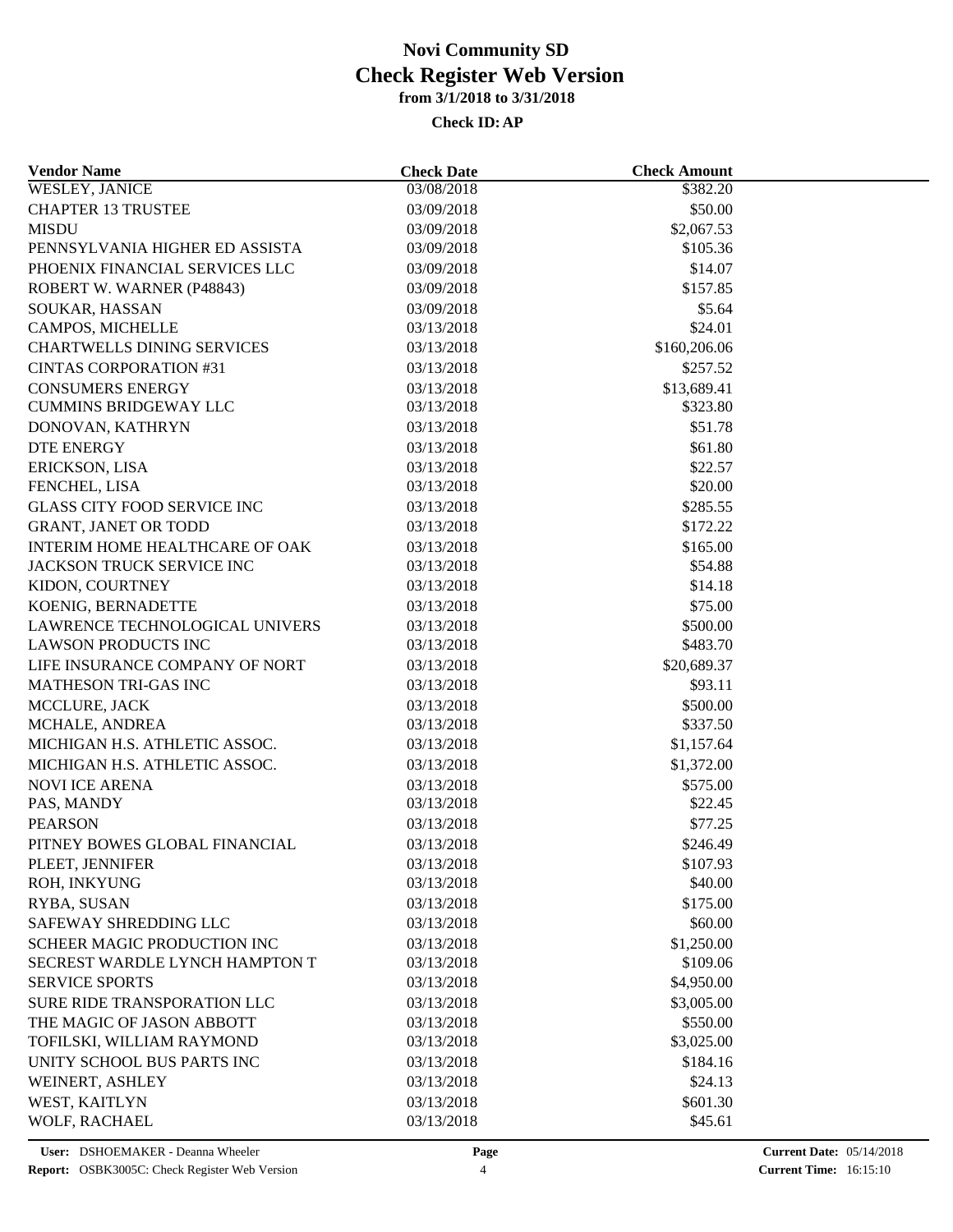| <b>Vendor Name</b>                               | <b>Check Date</b>        | <b>Check Amount</b>     |  |
|--------------------------------------------------|--------------------------|-------------------------|--|
| ZELLMAN, TIFFANY                                 | 03/13/2018               | \$124.49                |  |
| <b>ABC MANAGEMENT</b>                            | 03/15/2018               | \$1,120.00              |  |
| ABRAHAM, JACKIE                                  | 03/15/2018               | \$71.94                 |  |
| ADVANCED LIGHTING & SOUND INC                    | 03/15/2018               | \$26,328.00             |  |
| AVENTRIC TECHNOLOGIES LLC                        | 03/15/2018               | \$240.00                |  |
| <b>BAYERL PRODUCTIONS</b>                        | 03/15/2018               | \$500.00                |  |
| <b>BOOKS BY KELSEY FOX</b>                       | 03/15/2018               | \$325.00                |  |
| CLARK, KIM                                       | 03/15/2018               | \$720.00                |  |
| DAVIS, DONALD                                    | 03/15/2018               | \$99.00                 |  |
| FRIENDSHIP CIRCLE                                | 03/15/2018               | \$3,795.00              |  |
| <b>JONES, LAURIE</b>                             | 03/15/2018               | \$36.12                 |  |
| LIS, DOMINIC                                     | 03/15/2018               | \$157.29                |  |
| <b>MAKE-A-WISH FOUNDATION</b>                    | 03/15/2018               | \$40.00                 |  |
| NOVI EDUCATIONAL FOUNDATION (N                   | 03/15/2018               | \$5,903.60              |  |
| PENNYCUFF, LAURA                                 | 03/15/2018               | \$40.00                 |  |
| PETTY CASH-ANN HANSEN (PS)                       | 03/15/2018               | \$149.40                |  |
| PETTY CASH-ANN HANSEN (CARE)                     | 03/15/2018               | \$133.95                |  |
| PETTY CASH-STEPHANIE SCHRINER                    | 03/15/2018               | \$450.00                |  |
| PITNEY BOWES GLOBAL FINANCIAL                    | 03/15/2018               | \$720.09                |  |
| PLANTE & MORAN CRESA LLC                         | 03/15/2018               | \$10,768.53             |  |
| PRINTNOLOGY INC                                  | 03/15/2018               | \$40.00                 |  |
| RUGG, ILONA                                      | 03/15/2018               | \$35.63                 |  |
| SANKARAN, VIVEK                                  | 03/15/2018               | \$100.00                |  |
| STOTLER, DIANA                                   | 03/15/2018               | \$208.91                |  |
| THULIMELLI, PATALI                               | 03/15/2018               | \$725.00                |  |
| TOTAL PERFORMANCE TRAINING CEN                   | 03/15/2018               | \$1,185.00              |  |
| UMASELVAN, GOPINATHAN                            | 03/15/2018               | \$400.00                |  |
| VERMA, ASHISH                                    | 03/15/2018               | \$400.00                |  |
| <b>BRUCE TURNER PHOTOGRAPHY</b>                  | 03/16/2018               | \$241.00                |  |
| FIRE SYSTEMS OF MICHIGAN INC                     | 03/16/2018               | \$1,882.50              |  |
| KATHERINE'S CATERING & SPECIAL                   | 03/16/2018               | \$1,689.90              |  |
| <b>SERVICE SPORTS</b>                            | 03/16/2018               | \$1,575.00              |  |
| SIMPLEXGRINNELL                                  | 03/16/2018               | \$1,063.68              |  |
| THE MONTEREY COMPANY                             | 03/16/2018               | \$1,200.00              |  |
| VELLUCCI, MARK ANDREW                            | 03/16/2018               | \$2,229.73              |  |
| ZELEXA LLC                                       | 03/16/2018               | \$2,950.00              |  |
| ACE TRANSPORTATION INC                           | 03/22/2018               | \$1,632.00              |  |
| ADN ADMINISTRATORS INC                           | 03/22/2018               | \$3,649.40              |  |
| AFTERSCHOOL ENRICHMENT SOLUTIO                   | 03/22/2018               | \$864.00                |  |
| ALSPAUGH, ANDREA                                 | 03/22/2018               | \$38.23                 |  |
| <b>ANDYMARK INC</b>                              | 03/22/2018               | \$208.54                |  |
| ASKIN, YESIM                                     | 03/22/2018               | \$92.71                 |  |
| AT&T                                             | 03/22/2018               | \$2,603.73              |  |
| AT&T                                             | 03/22/2018               | \$690.80                |  |
| <b>BAILEY, DEBRA</b>                             | 03/22/2018               | \$2,943.56              |  |
| <b>BALCONI, JODI</b>                             |                          |                         |  |
|                                                  | 03/22/2018               | \$100.00                |  |
| BANK OF UTAH - REFPAY TRUST AC<br>BETTS, KIRSTEN | 03/22/2018<br>03/22/2018 | \$15,000.00<br>\$100.00 |  |
|                                                  |                          |                         |  |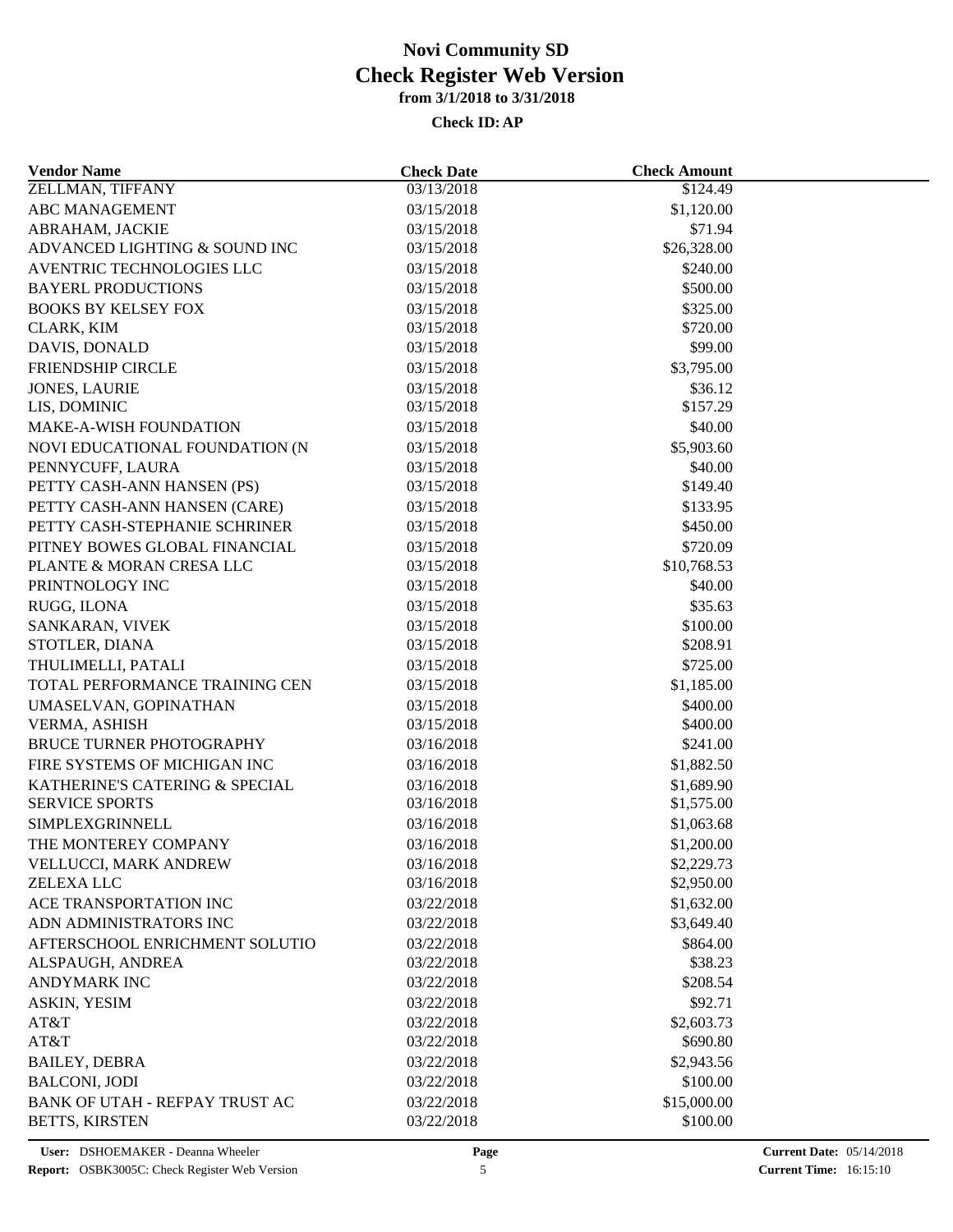| <b>Vendor Name</b>             | <b>Check Date</b>        | <b>Check Amount</b> |  |
|--------------------------------|--------------------------|---------------------|--|
| <b>BHADANGE, RAVIKUNOR</b>     | 03/22/2018               | \$90.00             |  |
| BHATTACHARYA, SUBARNA          | 03/22/2018               | \$100.00            |  |
| <b>BICHARA, MARIA</b>          | 03/22/2018               | \$31.28             |  |
| <b>BOOMER, DEAN EDWARD</b>     | 03/22/2018               | \$75.00             |  |
| <b>BRICKS 4 KIDS</b>           | 03/22/2018               | \$3,276.00          |  |
| <b>BROOKES BUNCH</b>           | 03/22/2018               | \$161.50            |  |
| CANADY, JANIS                  | 03/22/2018               | \$149.61            |  |
| CASTLE, KATHRYN                | 03/22/2018               | \$462.00            |  |
| CHARFI, HANA                   | 03/22/2018               | \$38.41             |  |
| CITY OF NOVI WATER & SEWER DEP | 03/22/2018               | \$4,708.60          |  |
| <b>CONSUMERS ENERGY</b>        | 03/22/2018               | \$2,610.27          |  |
| COOPER, KELSEY                 | 03/22/2018               | \$92.74             |  |
| CORRION, KRISTIN               | 03/22/2018               | \$50.85             |  |
| DACRUZ, PAULA                  | 03/22/2018               | \$21.27             |  |
| DIGITAL AGE TECHNOLOGIES INC   | 03/22/2018               | \$550.00            |  |
| DUVALL, KRISTINA               | 03/22/2018               | \$210.00            |  |
| FARRIS, CATHERINE M.           | 03/22/2018               | \$149.66            |  |
| FOLLETT SCHOOL SOLUTIONS INC   | 03/22/2018               | \$2,495.29          |  |
| FORD, JANAJAH                  | 03/22/2018               | \$100.00            |  |
| FORSTER, JODI                  | 03/22/2018               | \$2,084.01          |  |
| FOZDAR, SHALY                  | 03/22/2018               | \$200.00            |  |
|                                |                          |                     |  |
| <b>GIBSON, JENNIFER</b>        | 03/22/2018               | \$42.00             |  |
| <b>GRAINGER</b>                | 03/22/2018<br>03/22/2018 | \$69.50<br>\$65.00  |  |
| GUTKNECHT, MATTHEW             |                          |                     |  |
| HAN, SOO                       | 03/22/2018               | \$57.74             |  |
| HARDEMAN, RHONDA               | 03/22/2018               | \$148.02            |  |
| HARTKE, AMANDA                 | 03/22/2018               | \$195.81            |  |
| HEIKKILA, MICHAEL              | 03/22/2018               | \$1,000.00          |  |
| HERNANDEZ, BERENICE            | 03/22/2018               | \$47.86             |  |
| HIRSHFIELD, LAURA JANINE       | 03/22/2018               | \$184.30            |  |
| HOKETT, CHARLES                | 03/22/2018               | \$165.00            |  |
| HUMANEX VENTURES LLC           | 03/22/2018               | \$10,959.00         |  |
| <b>IHNAT, JASON</b>            | 03/22/2018               | \$775.00            |  |
| INTERIM HOME HEALTHCARE OF OAK | 03/22/2018               | \$3,286.25          |  |
| KELP, WILLIAM                  | 03/22/2018               | \$111.77            |  |
| KENDALL, CHRISTINE             | 03/22/2018               | \$513.56            |  |
| KIDS POWER LLC                 | 03/22/2018               | \$661.50            |  |
| KLENKE, GWENDOLYN              | 03/22/2018               | \$1,000.00          |  |
| KNIGHT, MARYANN                | 03/22/2018               | \$7.90              |  |
| KOLLURI, HARIKA                | 03/22/2018               | \$200.00            |  |
| KOLLURI, HARIKA                | 03/22/2018               | \$100.00            |  |
| KOWALCZYK, KERRY               | 03/22/2018               | \$414.24            |  |
| KRISHNAMONY, MAHALAKSHMI       | 03/22/2018               | \$3.49              |  |
| KURIAN, REEMA                  | 03/22/2018               | \$31.91             |  |
| LEE, JOAN                      | 03/22/2018               | \$25.00             |  |
| LIM-ARENA, DEBORAH             | 03/22/2018               | \$1,563.10          |  |
| LYNCH, GLENNA                  | 03/22/2018               | \$739.94            |  |
| MALOTT, DONNA                  | 03/22/2018               | \$135.50            |  |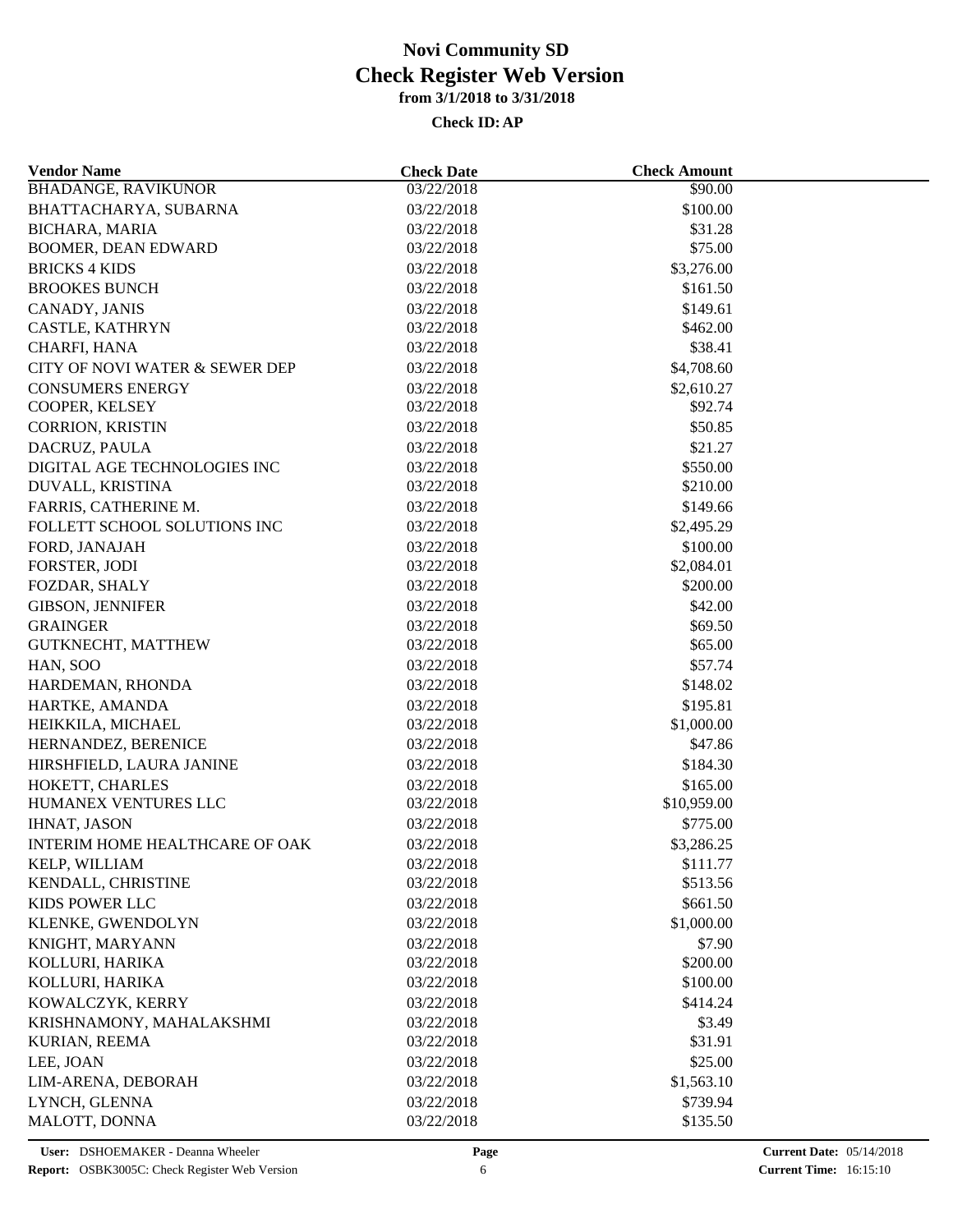| <b>Vendor Name</b>             | <b>Check Date</b> | <b>Check Amount</b> |  |
|--------------------------------|-------------------|---------------------|--|
| MCCURDY, RONALD                | 03/22/2018        | \$13.25             |  |
| MCKAIG, HEATHER                | 03/22/2018        | \$1,956.86          |  |
| MCMASTER-CARR SUPPLY COMPANY   | 03/22/2018        | \$196.78            |  |
| MESSA (MICHIGAN EDUCATION SPEC | 03/22/2018        | \$578,700.64        |  |
| MICHIGAN.COM                   | 03/22/2018        | \$255.46            |  |
| MOERMAN, JANE                  | 03/22/2018        | \$90.00             |  |
| MOLNAR, LEANNE                 | 03/22/2018        | \$40.00             |  |
| MURAKOSHI, KAYO                | 03/22/2018        | \$70.00             |  |
| NORRIS, KIMBERLY R.            | 03/22/2018        | \$990.00            |  |
| OAKLAND COUNTY HEALTH DIVISION | 03/22/2018        | \$307.00            |  |
| OAKLAND COUNTY HEALTH DIVISION | 03/22/2018        | \$407.00            |  |
| OAKLAND COUNTY HEALTH DIVISION | 03/22/2018        | \$227.00            |  |
| OAKLAND COUNTY HEALTH DIVISION | 03/22/2018        | \$227.00            |  |
| OAKLAND COUNTY HEALTH DIVISION | 03/22/2018        | \$457.00            |  |
| OAKLAND COUNTY HEALTH DIVISION | 03/22/2018        | \$307.00            |  |
| OAKLAND COUNTY HEALTH DIVISION | 03/22/2018        | \$307.00            |  |
| OAKLAND COUNTY HEALTH DIVISION | 03/22/2018        | \$307.00            |  |
| ORR, HEYDIE                    | 03/22/2018        | \$125.23            |  |
| PAPER EXPRESS INC              | 03/22/2018        | \$950.00            |  |
| PARIKH, NIDHI                  | 03/22/2018        | \$7.40              |  |
| PAYNE, JODY                    | 03/22/2018        | \$53.60             |  |
| POINSETT, MONA                 | 03/22/2018        | \$39.98             |  |
| PRILLWITZ, NICOLE              | 03/22/2018        | \$70.54             |  |
| PRINTNOLOGY INC                | 03/22/2018        | \$80.00             |  |
| PROVIDENCE OCCUPATIONAL HEALTH | 03/22/2018        | \$79.00             |  |
|                                |                   | \$55.00             |  |
| RAIS, MICHELLE                 | 03/22/2018        |                     |  |
| RAVI, ADITYA                   | 03/22/2018        | \$90.86             |  |
| ROSEN, NORIKO                  | 03/22/2018        | \$70.97             |  |
| ROTARY CLUB OF NOVI MICHIGAN   | 03/22/2018        | \$380.00            |  |
| <b>RUSS, RICHELLE</b>          | 03/22/2018        | \$125.13            |  |
| SAVELA, SARAH                  | 03/22/2018        | \$64.86             |  |
| <b>SCHOLASTIC BOOK FAIRS</b>   | 03/22/2018        | \$4,447.37          |  |
| SCHUMANN, RACHEL               | 03/22/2018        | \$31.94             |  |
| <b>SCHURIG, CLAIRE</b>         | 03/22/2018        | \$286.97            |  |
| <b>SCIENCE ALIVE</b>           | 03/22/2018        | \$95.00             |  |
| <b>SET-SEG</b>                 | 03/22/2018        | \$10,290.00         |  |
| SHINTANI, MITSUHIRO            | 03/22/2018        | \$52.13             |  |
| SKATETIME SCHOOL PROGRAMS OF I | 03/22/2018        | \$3,980.00          |  |
| SMITH, AMY                     | 03/22/2018        | \$457.50            |  |
| TAKEDA, MATSUMI OR TOMOYUKI    | 03/22/2018        | \$40.00             |  |
| THE ROBOT SPACE                | 03/22/2018        | \$172.53            |  |
| <b>TW SHIRTS</b>               | 03/22/2018        | \$104.00            |  |
| UNITED STATES POST OFFICE      | 03/22/2018        | \$10,000.00         |  |
| US FOODS INC                   | 03/22/2018        | \$308.54            |  |
| VOLLMER, RENEA                 | 03/22/2018        | \$214.06            |  |
| WAANANEN, NIKKI                | 03/22/2018        | \$99.41             |  |
| WAGG, EMILY                    | 03/22/2018        | \$66.60             |  |
| WATERSTONE, GAILANN H.         | 03/22/2018        | \$240.00            |  |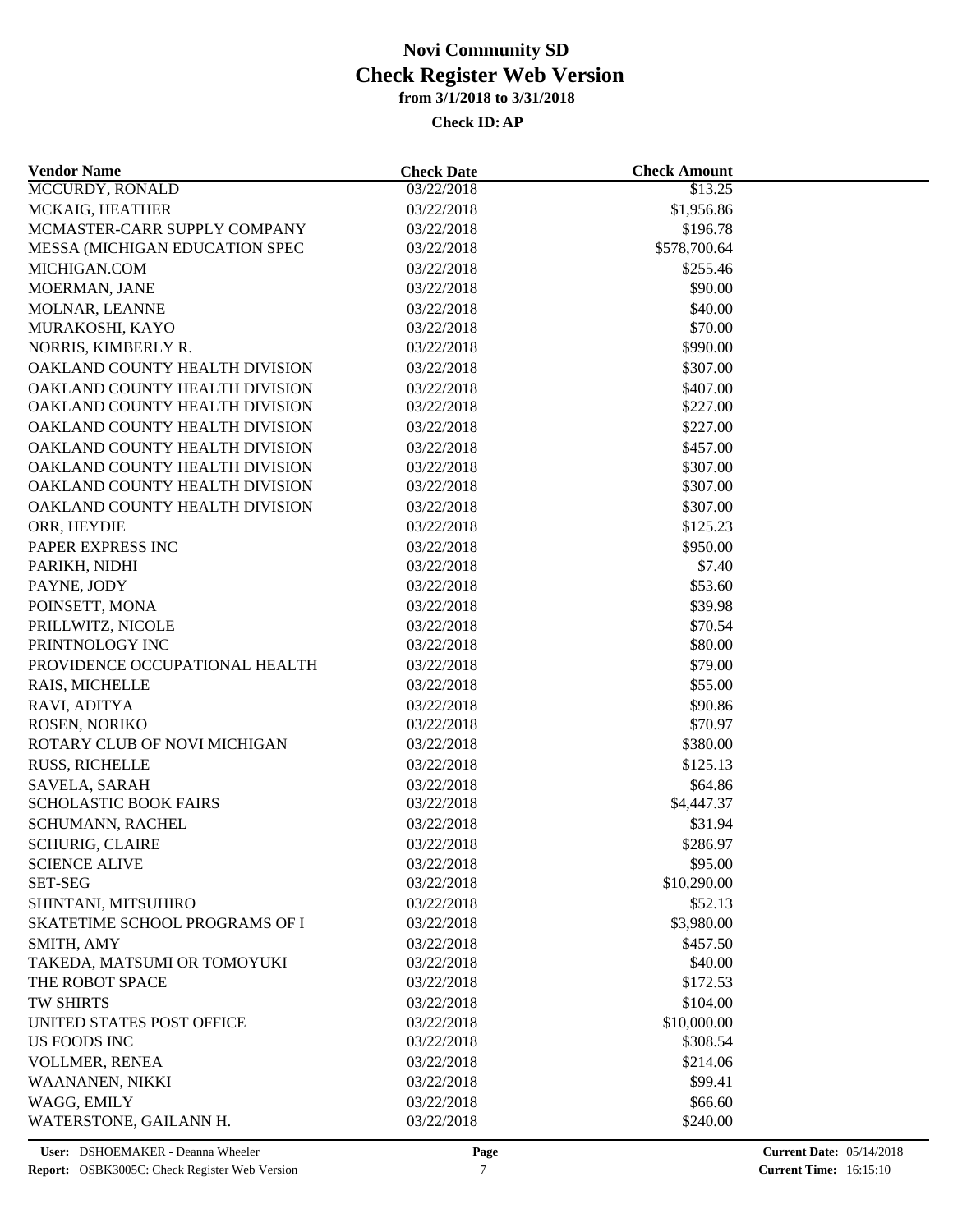| <b>Vendor Name</b>                        | <b>Check Date</b>        | <b>Check Amount</b>        |  |
|-------------------------------------------|--------------------------|----------------------------|--|
| WHALEN, IRELAND                           | 03/22/2018               | $\overline{$1,000.00}$     |  |
| WOLSTENCROFT, PANAGIOTA                   | 03/22/2018               | \$23.97                    |  |
| ZHANG, CAROLYN                            | 03/22/2018               | \$100.00                   |  |
| ACME PROMOTIONAL & APPAREL LLC            | 03/23/2018               | \$8,950.97                 |  |
| <b>ENVIRO-CLEAN SERVICES INC</b>          | 03/23/2018               | \$9,271.80                 |  |
| HP INC                                    | 03/23/2018               | \$1,886.45                 |  |
| <b>INTERIOR ENVIRONMENTS LLC</b>          | 03/23/2018               | \$902.22                   |  |
| JD CANDLER ROOFING COMPANY INC            | 03/23/2018               | \$189,588.55               |  |
| MCCARTHY & SMITH INC                      | 03/23/2018               | \$378,232.18               |  |
| OAKLAND COUNTY HEALTH DIVISION            | 03/23/2018               | \$307.00                   |  |
| OAKLAND COUNTY HEALTH DIVISION            | 03/23/2018               | \$357.00                   |  |
| OAKLAND COUNTY HEALTH DIVISION            | 03/23/2018               | \$307.00                   |  |
| OAKLAND COUNTY HEALTH DIVISION            | 03/23/2018               | \$88.00                    |  |
| OAKLAND COUNTY HEALTH DIVISION            | 03/23/2018               | \$227.00                   |  |
| OAKLAND COUNTY HEALTH DIVISION            | 03/23/2018               | \$267.00                   |  |
| <b>CHAPTER 13 TRUSTEE</b>                 | 03/23/2018               | \$50.00                    |  |
| <b>MISDU</b>                              | 03/23/2018               | \$2,311.67                 |  |
| PENNSYLVANIA HIGHER ED ASSISTA            | 03/23/2018               | \$183.47                   |  |
| PHOENIX FINANCIAL SERVICES LLC            | 03/23/2018               | \$27.41                    |  |
| A & R REPAIRS BAKER'S KNEAD IN            | 03/26/2018               | \$2,962.63                 |  |
| A PARTS WAREHOUSE                         | 03/26/2018               | \$36.42                    |  |
| <b>ABLE TESTING CO</b>                    | 03/26/2018               | \$120.00                   |  |
| ANNAMALAI, ARUN                           | 03/26/2018               | \$500.00                   |  |
| ARMSTRONG, JILL                           | 03/26/2018               | \$40.99                    |  |
| <b>BIBERSTEIN, JOAN</b>                   | 03/26/2018               | \$519.52                   |  |
| CAMPBELL, DEVON                           | 03/26/2018               | \$150.00                   |  |
| CANALES-HERBERT, BETH                     | 03/26/2018               | \$134.19                   |  |
| <b>CINTAS CORPORATION #31</b>             | 03/26/2018               | \$257.52                   |  |
| <b>CORNELLIER, CLAIRE</b>                 | 03/26/2018               | \$500.00                   |  |
| <b>GREBINSKI, KRISTEN</b>                 | 03/26/2018               | \$405.00                   |  |
| <b>GRIESINGER, SHERRY</b>                 | 03/26/2018               | \$40.00                    |  |
| HENDERSON, MELISSA                        | 03/26/2018               | \$236.80                   |  |
| HOLLAND BUS COMPANY                       | 03/26/2018               | \$205.24                   |  |
| HOPPENSTEDT, DARBY                        | 03/26/2018               | \$112.65                   |  |
| <b>INTEGRITY TESTING &amp; SAFETY ADM</b> | 03/26/2018               | \$335.00                   |  |
| JACKSON TRUCK SERVICE INC                 | 03/26/2018               | \$63.50                    |  |
| <b>JOSTENS INC</b>                        | 03/26/2018               | \$36,181.00                |  |
| KULMAN, CHARLOTTE                         | 03/26/2018               | \$101.59                   |  |
| LANDMARK TOURS & TRAVEL INC               |                          |                            |  |
| <b>MICHIGAN DECA</b>                      | 03/26/2018<br>03/26/2018 | \$23,276.60<br>\$36,176.00 |  |
| MICHIGAN INTERSCHOLASTIC FOREN            | 03/26/2018               | \$180.00                   |  |
|                                           |                          | \$138.96                   |  |
| MICHIGAN PETROLEUM TECHNOLOGIE            | 03/26/2018               |                            |  |
| NXTEC USA LLC                             | 03/26/2018               | \$120.53                   |  |
| POHLONSKI, EMILY                          | 03/26/2018               | \$4,974.78                 |  |
| STEWART, HEATHER                          | 03/26/2018               | \$105.76                   |  |
| SURE RIDE TRANSPORATION LLC               | 03/26/2018               | \$6,785.00                 |  |
| THOMAS, DEBORAH                           | 03/26/2018               | \$27.68                    |  |
| <b>TRANSPORTATION ACCESSORIES CO</b>      | 03/26/2018               | \$280.57                   |  |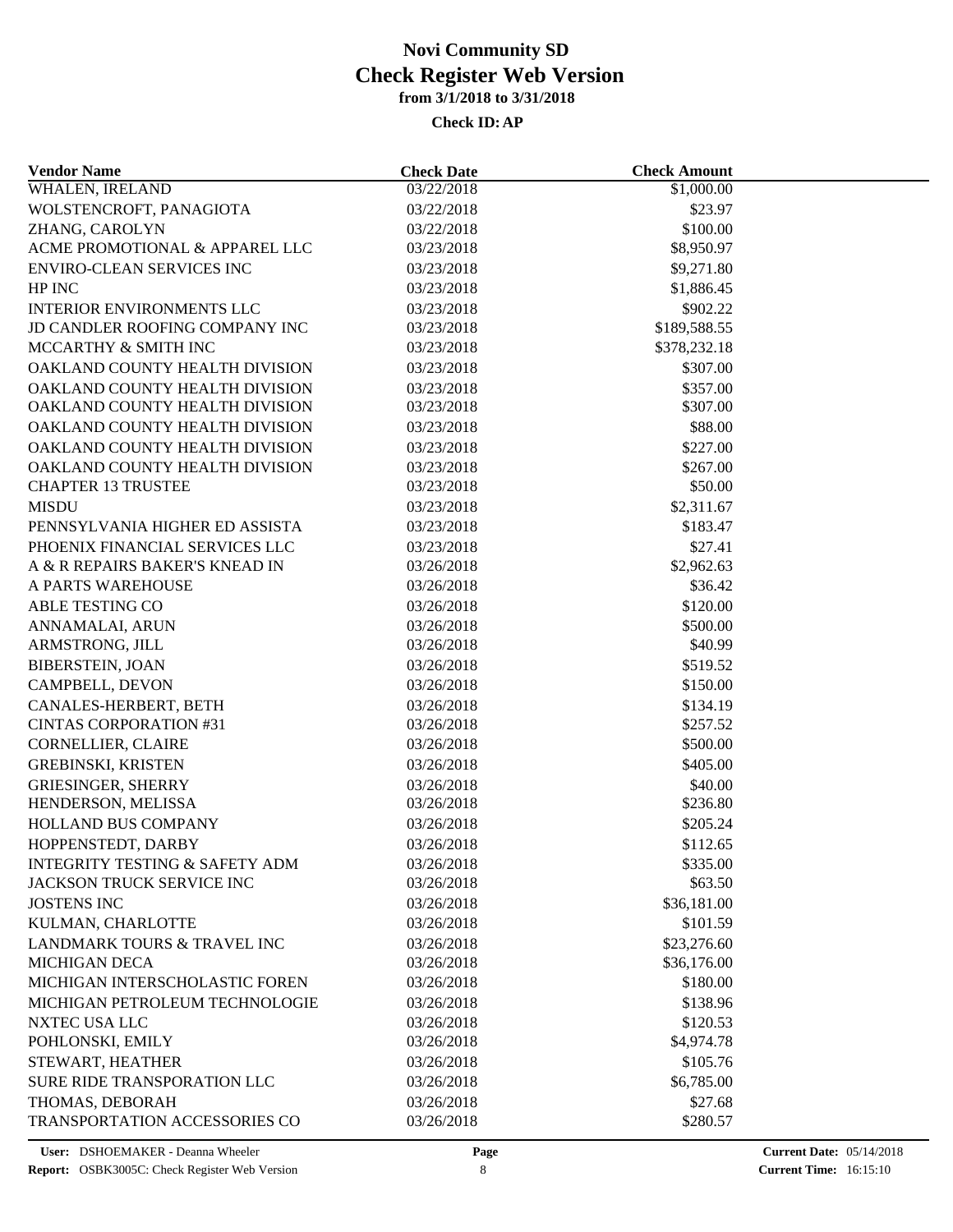| <b>Vendor Name</b>                   | <b>Check Date</b> | <b>Check Amount</b> |  |
|--------------------------------------|-------------------|---------------------|--|
| <b>TW SHIRTS</b>                     | 03/26/2018        | \$3,491.00          |  |
| VAN EIZENGA, JAMES                   | 03/26/2018        | \$535.00            |  |
| <b>ABC MANAGEMENT</b>                | 03/29/2018        | \$420.00            |  |
| <b>BARANEK, LORI</b>                 | 03/29/2018        | \$160.00            |  |
| BEJAGAM, DIVYA                       | 03/29/2018        | \$78.25             |  |
| <b>BREHMER, JULIE</b>                | 03/29/2018        | \$471.61            |  |
| <b>BROWN, YOLANDA</b>                | 03/29/2018        | \$158.60            |  |
| CHEN, HUIPING                        | 03/29/2018        | \$78.25             |  |
| CHOWDHURY, FARID                     | 03/29/2018        | \$78.25             |  |
| CLARK, KIM                           | 03/29/2018        | \$82.00             |  |
| <b>CRESCENT ROSE PHOTOGRAPHY</b>     | 03/29/2018        | \$423.00            |  |
| DIGITAL AGE TECHNOLOGIES INC         | 03/29/2018        | \$7,831.70          |  |
| <b>DUBIEL, ASHLEY</b>                | 03/29/2018        | \$104.00            |  |
| DUCKLOW, COREY                       | 03/29/2018        | \$144.00            |  |
| <b>ECA SCIENCE KIT SERVICES</b>      | 03/29/2018        | \$105,458.57        |  |
| ELENGIKAL, TESSY                     | 03/29/2018        | \$78.25             |  |
| ERNSTER, STEPHAN                     | 03/29/2018        | \$122.70            |  |
| <b>EXECUTIVE ENERGY SERVICES LLC</b> | 03/29/2018        | \$400.00            |  |
| FISHER, BEN                          | 03/29/2018        | \$425.05            |  |
| FOELTING, KERSTIN                    | 03/29/2018        | \$21.25             |  |
| FUN SERVICES OF MICHIGAN INC         | 03/29/2018        | \$3,906.00          |  |
| GEORGE, MARGARET                     | 03/29/2018        | \$78.25             |  |
| <b>GHAZAL, ELI</b>                   | 03/29/2018        | \$51.98             |  |
| <b>GLASS CITY FOOD SERVICE INC</b>   | 03/29/2018        | \$378.40            |  |
| H & H ENTERPRISES INC                | 03/29/2018        | \$1,209.54          |  |
| HEIL, DEB                            | 03/29/2018        | \$344.36            |  |
|                                      | 03/29/2018        | \$78.25             |  |
| HIRATA, AKIKO<br>HUANG, CHRIS        | 03/29/2018        | \$756.10            |  |
| INTERIM HOME HEALTHCARE OF OAK       | 03/29/2018        | \$4,235.00          |  |
|                                      |                   |                     |  |
| KARINEN, ASHLEY                      | 03/29/2018        | \$673.36            |  |
| KATHERINE'S CATERING & SPECIAL       | 03/29/2018        | \$2,597.78          |  |
| LESCOE, BETH                         | 03/29/2018        | \$78.25             |  |
| <b>LIFETIME FITNESS</b>              | 03/29/2018        | \$266.73            |  |
| LOKAM, MADHAVI                       | 03/29/2018        | \$78.25             |  |
| LONG, CINDY                          | 03/29/2018        | \$78.25             |  |
| LORENZ, KATRINA                      | 03/29/2018        | \$100.28            |  |
| LUKAS, KIMBERLY                      | 03/29/2018        | \$78.25             |  |
| MAGIC CARPET THEATRE INC             | 03/29/2018        | \$825.00            |  |
| MALOTT, DONNA                        | 03/29/2018        | \$38.34             |  |
| MILFORD HIGH SCHOOL                  | 03/29/2018        | \$150.00            |  |
| NOVI EDUCATION FOUNDATION            | 03/29/2018        | \$265.00            |  |
| PALL, RENEE                          | 03/29/2018        | \$78.25             |  |
| PAYNE, JANET                         | 03/29/2018        | \$78.25             |  |
| PENNYCUFF, TODD                      | 03/29/2018        | \$64.42             |  |
| PRESIDIO NETWORKED SOLUTIONS L       | 03/29/2018        | \$2,285.00          |  |
| PRINTNOLOGY INC                      | 03/29/2018        | \$311.09            |  |
| RABINOWITZ, PATRICIA                 | 03/29/2018        | \$78.25             |  |
| REED, MIHAELA                        | 03/29/2018        | \$78.25             |  |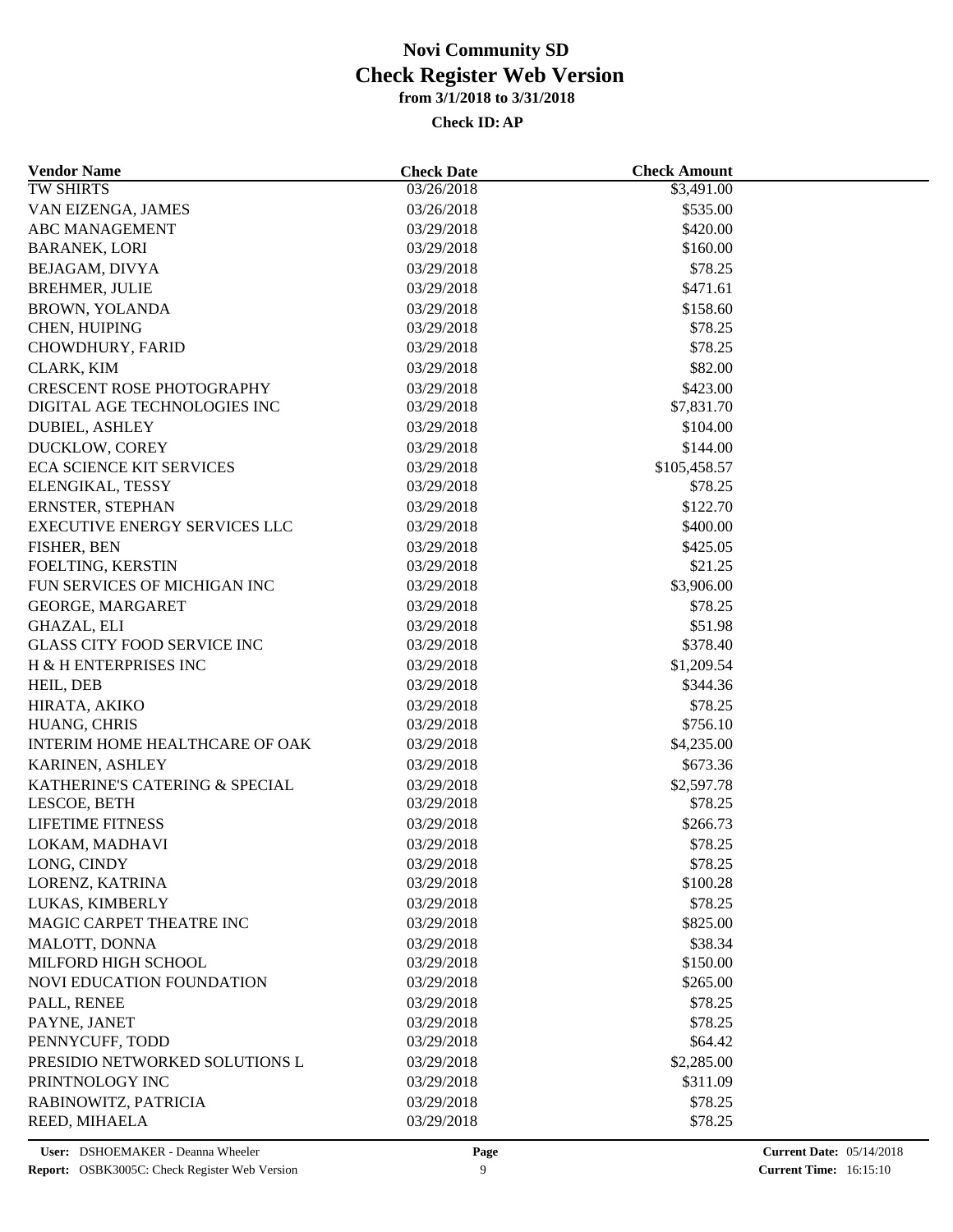| <b>Vendor Name</b>             | <b>Check Date</b> | <b>Check Amount</b>   |                |
|--------------------------------|-------------------|-----------------------|----------------|
| SAGINAW VALLEY STATE UNIVERSIT | 03/29/2018        | \$400.00              |                |
| SANDRA BIONDO & ASSOCIATES LLC | 03/29/2018        | \$1,500.00            |                |
| SARIPALLE, VIJAYASRI           | 03/29/2018        | \$78.25               |                |
| SEGERSTROM, SUE                | 03/29/2018        | \$78.25               |                |
| SEVERYN, JOSEPH                | 03/29/2018        | \$80.00               |                |
| <b>SIMPLEXGRINNELL</b>         | 03/29/2018        | \$2,841.20            |                |
| SMITH, JOEL                    | 03/29/2018        | \$495.77              |                |
| THE ESTATE OF DAVID HARTMAN    | 03/29/2018        | \$2,893.45            |                |
| THE ESTATE OF MICHELLE TRAINOR | 03/29/2018        | \$443.66              |                |
| THE ITALIAN AMERICAN BANQUET C | 03/29/2018        | \$250.00              |                |
| TITUSKIN, MICHAEL              | 03/29/2018        | \$78.25               |                |
| TRAFFIC & SAFETY CONTROL SYSTE | 03/29/2018        | \$127.50              |                |
| <b>VESCO OIL CORPORATION</b>   | 03/29/2018        | \$240.00              |                |
| <b>WAGEWORKS INC</b>           | 03/29/2018        | \$890.40              |                |
| WATATANI, FUMI                 | 03/29/2018        | \$78.25               |                |
| WOLSTENCROFT, PANAGIOTA        | 03/29/2018        | \$588.02              |                |
| YUCHUCK, KERRI                 | 03/29/2018        | \$100.69              |                |
| ZHANG, DONNY                   | 03/29/2018        | \$179.59              |                |
|                                |                   | <b>Issued:</b>        | \$177,923.45   |
|                                |                   | <b>Reversed:</b>      | \$4,208.94     |
|                                |                   | Cancelled:            | \$2,604,748.51 |
| <b>AP Checks Processed:</b>    | 450               | <b>AP Bank Total:</b> | \$2,786,880.90 |
| <b>Total Checks Processed:</b> | 450               | <b>Grand Total:</b>   | \$2,786,880.90 |